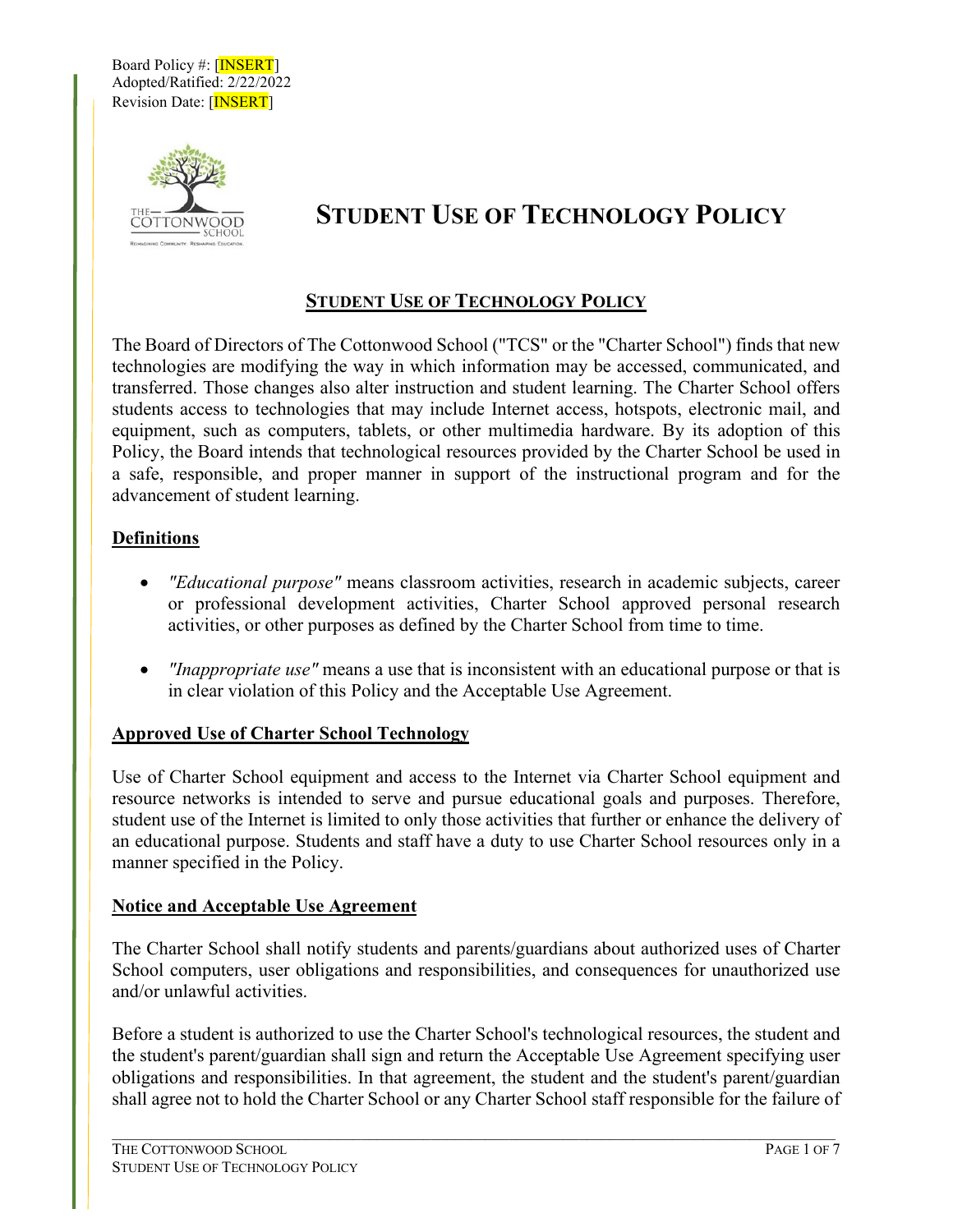any technology protection measures, violations of copyright restrictions, or user mistakes or negligence. They shall also agree to indemnify and hold harmless the Charter School and Charter School personnel for any damages or costs incurred.

# **Safety**

The Charter School shall ensure that all Charter School computers with Internet access have a technology protection measure that blocks or filters Internet access to websites that have no educational purpose and/or contain visual depictions that are obscene, constitute child pornography, or that are harmful to minors. While the Charter School is able to exercise reasonable control over content created and purchased by the Charter School, it has limited control over content accessed via the internet, and no filtering system is 100% effective. Neither the Charter School nor its staff shall be responsible for the failure of any technology protection measures, violations of copyright restrictions, or user mistakes, misuse, or negligence.

To reinforce these measures, the Executive Director or designee shall implement rules and procedures designed to restrict students' access to harmful or inappropriate matter on the Internet and ensure that students do not engage in unauthorized or unlawful online activities. Staff shall monitor students while using TCS computers, laptops, or tablets to access the internet or online services on TCS' facilities and may have teacher aides, student aides, and volunteers assist in this monitoring. Parents/guardians are required to supervise and monitor their child's use of TCS equipment, including but not limited to their child's access to the internet and any online services through such equipment any and all times during which any Charter School equipment is being used by their child outside school facilities or school hours to ensure compliance with this policy.

The Executive Director or designee also shall establish regulations to address the safety and security of students and student information when using email, chat rooms, and other forms of direct electronic communication.

The Executive Director or designees shall provide age-appropriate instruction regarding safe and appropriate behavior on social networking sites, chat rooms, and other Internet services. Such instruction shall include, but not be limited to, maintaining the student's online reputation and ensuring their personal safety by keeping their personal information private, the dangers of posting personal information online, misrepresentation by online predators, how to report inappropriate or offensive content or threats, behaviors that constitute cyberbullying, and how to respond when subjected to cyberbullying.<sup>1</sup> Students are expected to follow safe practices when using Charter School technology.

<sup>&</sup>lt;sup>1</sup> "Bullying" means any severe or pervasive physical or verbal act or conduct, including communications made in writing or by means of an electronic act, and including one or more acts committed by a pupil or group of pupils, directed toward one or more pupils that has or can be reasonably predicted to have one or more of the following effects:

<sup>○</sup> Placing a reasonable pupil or pupils in fear of harm to that pupil's or those pupil's person or property.

<sup>○</sup> Causing a reasonable pupil to experience a substantially detrimental effect on his or her physical or mental health.

<sup>○</sup> Causing a reasonable pupil to experience substantial interference with his or her academic performance.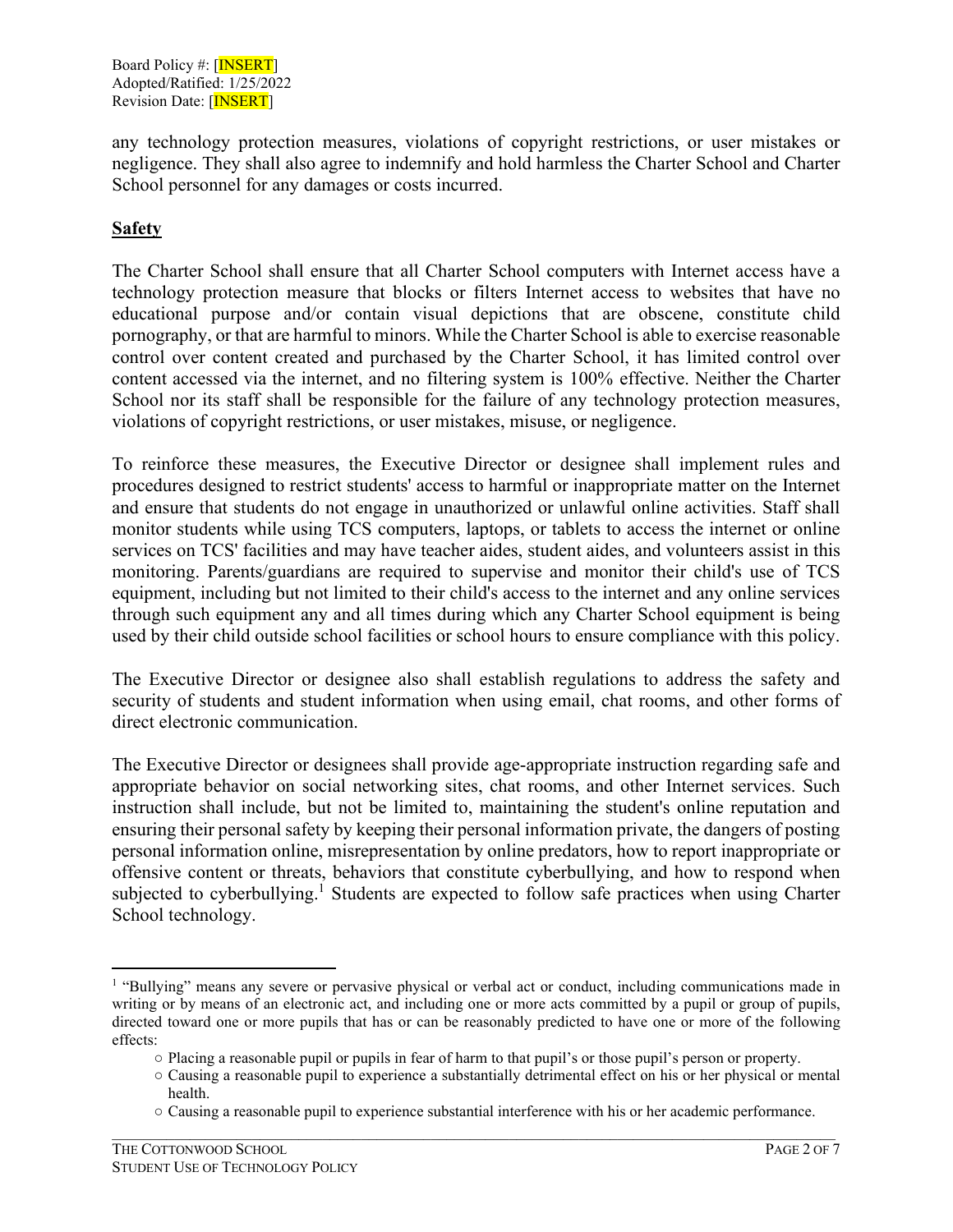The Cottonwood School advises students:

- 1. To never share passwords, personal data, or private photos online.
- 2. To think about what they are doing carefully before posting and by emphasizing that comments cannot be retracted once they are posted.
- 3. That personal information revealed on social media can be shared with anyone, including parents, teachers, administrators, and potential employers. Students should never disclose information that would make them uncomfortable if the world had access to it.
- 4. To consider how it would feel to receive such comments before making comments about others online.

Students shall not use the Internet to perform any illegal act or to help others perform illegal acts. Illegal acts include, but are not limited to, any activities in violation of local, state, and federal law and/or accessing information designed to further criminal or dangerous activities. Such information includes, but is not limited to, information that, if acted upon, could cause damage, present a danger, or cause disruption to the Charter School, other students, or the community. Damaging, debilitating, or disabling computers, computer networks, or systems through the intentional or overuse of electronic distribution or the spreading of computer viruses or other harmful programs shall be prohibited. Any unauthorized online access to other computers by means of hacking into other computers, downloading hacker tools such as port scanners and password crackers designed to evade restrictions shall also be strictly prohibited.

- A post on a social network Internet Web site, including, but not limited to:
	- Posting to or creating a "burn page" (i.e., an Internet Web site created for the purpose of bullying).
	- Creating a credible impersonation of another actual pupil for the purpose of having one or more of the effects of bullying. To create a "credible impersonation" means to (knowingly and without consent) impersonate a pupil for the purpose of bullying the pupil and such that another pupil would reasonably believe, or has reasonably believed, that the pupil was or is the pupil who was impersonated.
	- Creating a false profile for the purpose of having one or more of the effects of bullying. A "false" profile" means a profile of a fictitious pupil or a profile using the likeness or attributes of an actual pupil other than the pupil who created the false profile.
- An act of cyber sexual bullying. The term "cyber sexual bullying" means the dissemination of, or the solicitation or incitement to disseminate, a photograph or other visual recording by a pupil to another pupil or to school personnel by means of an electronic act that has or can be reasonably predicted to have one or more of the effects of bullying. A photograph or other visual recording, as described above, shall include the depiction of a nude, semi-nude, or sexually explicit photograph or other visual recording of a minor where the minor is identifiable from the photograph, visual recording, or other electronic act. The term "cyber sexual bullying" does not include a depiction, portrayal, or image that has any serious literary, artistic, educational, political, or scientific value or that involves athletic events or school-sanctioned activities.

<sup>○</sup> Causing a reasonable pupil to experience substantial interference with his or her ability to participate in or benefit from the services, activities, or privileges provided by the school.

As used in connection with "bullying," an "electronic act" means the creation or transmission originated on or off the school site, by means of an electronic device, including, but not limited to, a telephone, wireless telephone, or other wireless communication device, computer, or pager, of a communication, including, but not limited to, any of the following:

<sup>○</sup> A message, text, sound, video, or image.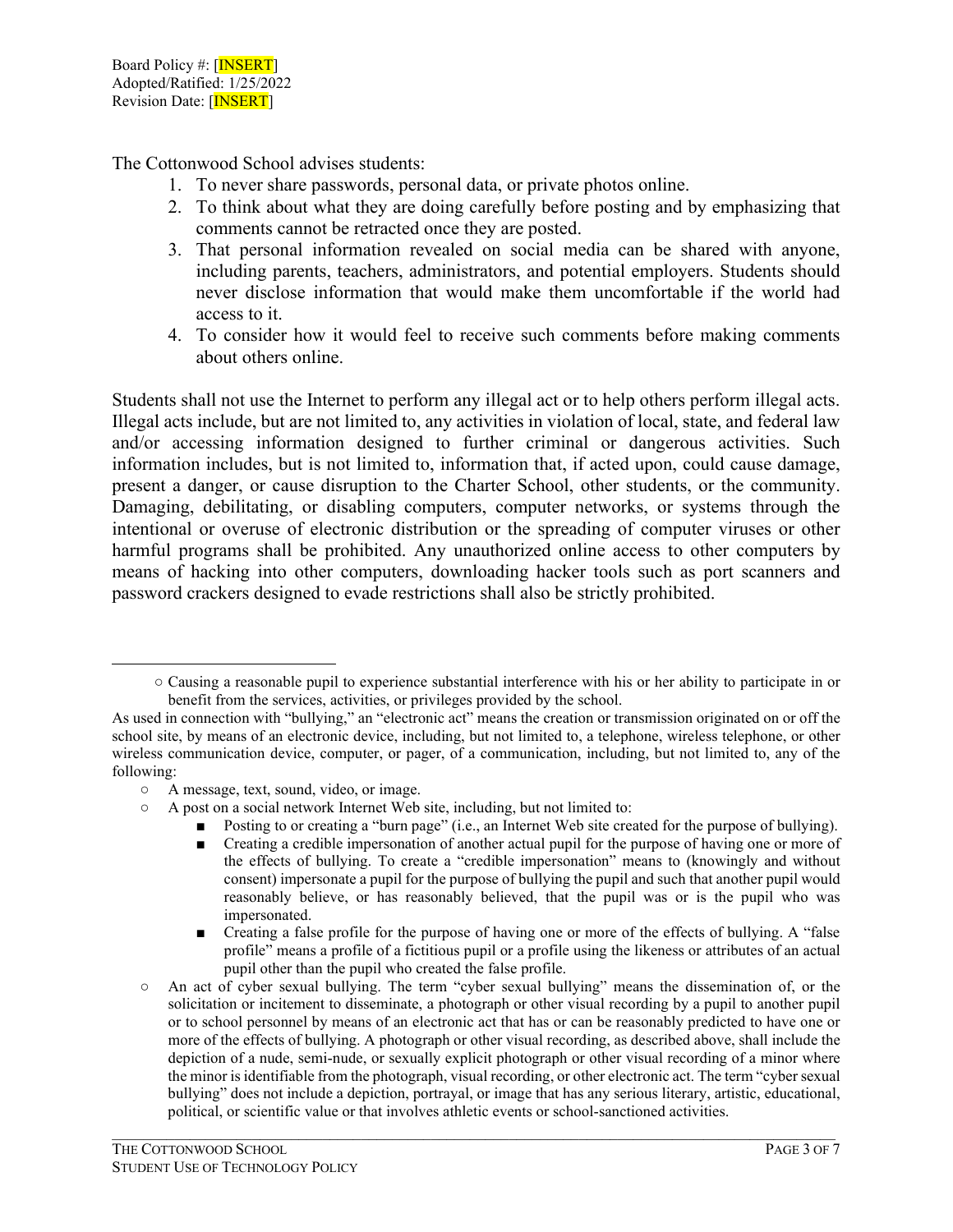Student use of Charter School computers to access social networking sites is not prohibited, but access is limited to educational purposes only. The Executive Director or designee shall block access to such sites on Charter School computers with Internet access to the extent possible.

The Executive Director or designee shall oversee the maintenance of the Charter School's technological resources and may establish guidelines and limits on their use.

All employees shall receive a copy of this policy and the accompanying Acceptable Use Agreement describing expectations for appropriate use of the system and shall also be provided with information about the role of staff in supervising student use of technological resources. All employees shall comply with this policy and the Acceptable Use Agreement, in addition to any separate policies governing employee use of technology.

Student use of Charter School's computers, networks, and Internet services is a privilege, not a right. Compliance with the Charter School's policies and rules concerning computer use is mandatory. Students who violate these policies and rules may have their computer privileges limited and may be subject to discipline, including but not limited to suspension or expulsion per school policy.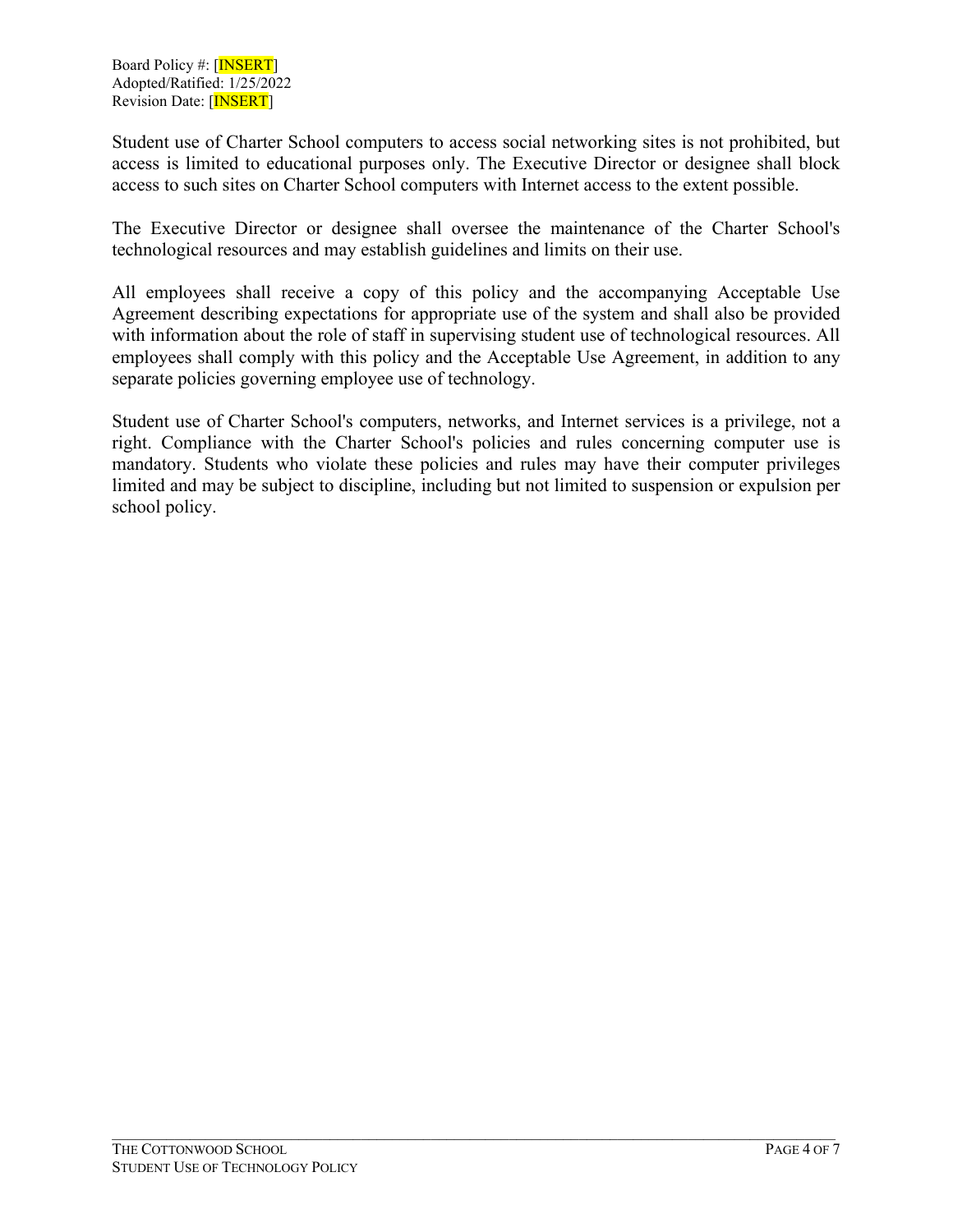## **ACCEPTABLE USE AGREEMENT**

The Charter School believes that providing access to technology enhances the educational experience for students. However, student use of Charter School computers, networks, and Internet services is a privilege, not a right. To make that experience successful for everyone, students must abide by the following terms and conditions:

- **1. Security.** Students shall not impair the security of Charter School technology resources. Students are expected to:
	- a. Safeguard all personal passwords. Students should not share passwords with others and should change passwords frequently. Students are expected to notify an administrator immediately if they believe their student account has been compromised.
	- b. Access technology only with their account or with a shared account as directed by their teacher and not to allow others to use their account or to use the accounts of others, with or without the account owner's authorization.
- **2. Authorized Use.** Students may use Charter School technology resources when directed by a teacher when technology has been designated for open student use (e.g., computers in the library) and other educational purposes.
- **3. Protection Measures.** While the Charter School is able to exercise reasonable control over content created and purchased by the Charter School, it has limited control over content accessed via the internet, and no filtering system is 100% effective. Neither the Charter School nor its staff, employees, officers, directors, or volunteers shall be responsible for the failure of any technology protection measures, violations of copyright restrictions, or user mistakes, misuse, or negligence. The student and parent/guardian agree not to hold the Charter School or any Charter School staff, employees, officers, directors, or volunteers responsible for the failure of any technology protection measures, violations of copyright restrictions, or user mistakes, misuse, or negligence. They also agree to indemnify and hold harmless the Charter School, Charter School staff, employees, officers, directors, and volunteers for any damages or costs incurred. Parents/guardians are required to supervise and monitor their child's use of TCS equipment, including but not limited to their child's access to the internet and any online services through such equipment any and all times during which any TCS equipment is being used by their child outside school facilities or school hours to ensure compliance with this policy.
- **4. Inappropriate Use.** Charter School technology, hardware, software, and bandwidth are shared, and limited resources, and all users have an obligation to use those resources responsibly. Students are provided access to the Charter School technology primarily for educational purposes. Students shall not use Charter School technology or equipment for personal activities or for activities that violate Charter School policy or local law. These include but are not limited to:
	- a. Playing games or online gaming.
	- b. Downloading software, music, movies, or other content in violation of licensing requirements, copyright, or other intellectual property rights.
	- c. Installing software on Charter School equipment without the permission of a teacher or other authorized Charter School staff person.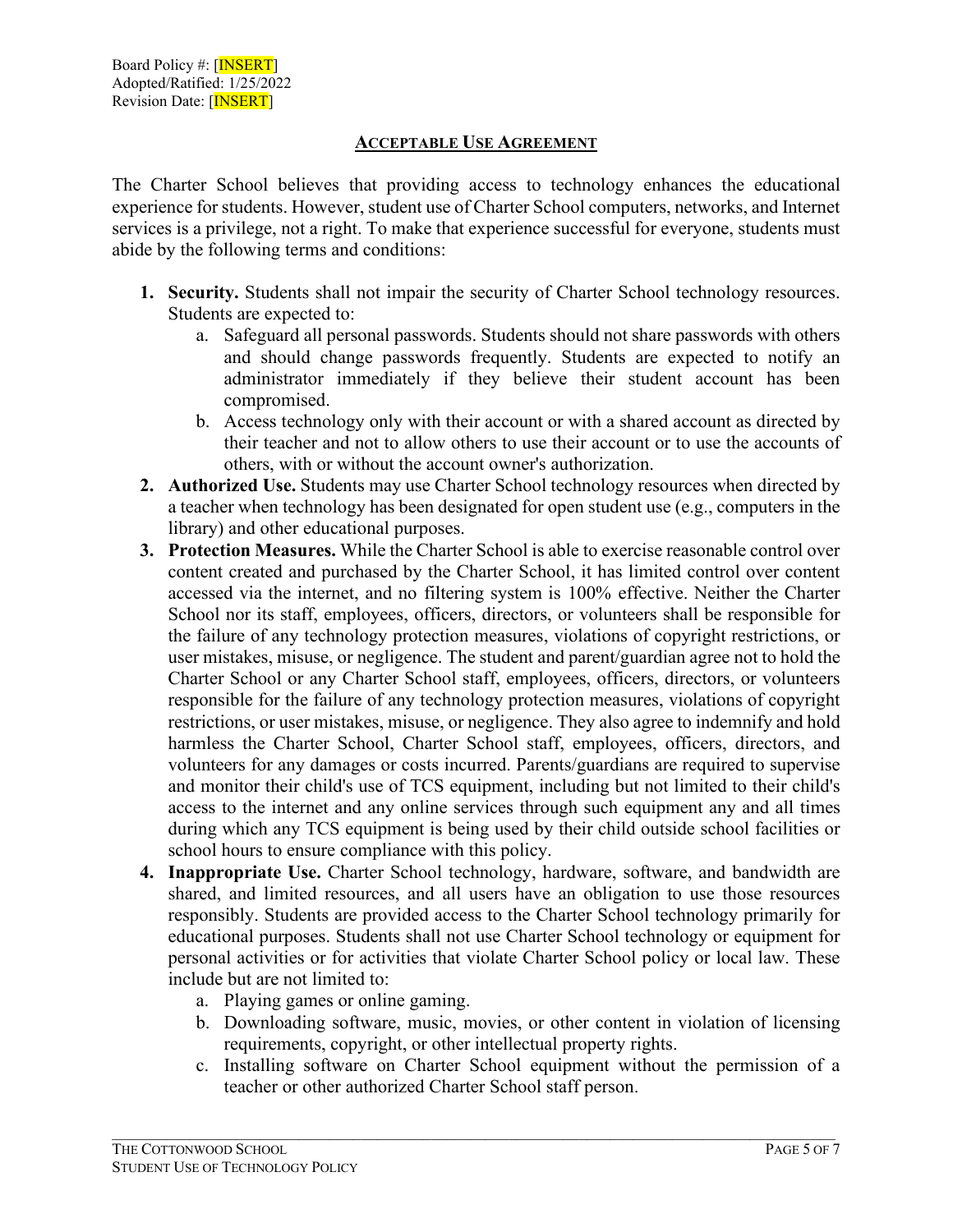- d. Downloading, viewing, or sharing inappropriate content, including pornographic, defamatory, or otherwise offensive material.
- e. Conducting any activity that is in violation of Charter School policy, the student code of conduct, or local, state, or federal law.
- f. Engaging in any activity that is harmful to other student(s), including the use of technology to harass, intimidate, bully, or otherwise disrupt the educational process.
- g. Conducting for-profit business.
- h. Using hacking tools on the network or intentionally introducing malicious code or viruses into the Charter School's network.
- i. Using any software or proxy service to obscure either the student's IP address or the sites that the student visits.
- j. Disabling, bypassing, or attempting to disable or bypass any system monitoring, filtering, or other security measures.
- k. Accessing or attempting to access material or systems on the network that the student is not authorized to access.
- **5. No Expectation of Privacy.** Student acknowledges that computer equipment, Internet access networks, hotspots, email accounts, and any other technology resources are owned by Charter School and provided to students for educational purposes. The Charter School may require staff to monitor and supervise all access to computer equipment, Internet access networks, hotspots, and email accounts. To facilitate monitoring of activities, computer screens may be positioned so that they are visible to the staff member supervising the students. The Charter School reserves the right to access stored computer records and communications, files, and other data stored on Charter School equipment or sent over Charter School networks. Such communications, files, and data are not private and may be accessed during routine system maintenance; during inspection of Charter School equipment at the end of the school year/term, or agree to use period, and review of individual files or monitoring of individual activity when there is a reasonable suspicion that the student is engaging in an inappropriate use.
- **6. Disruptive Activity.** Students should not intentionally interfere with the performance of the Charter School's network or intentionally damage any Charter School technology resources.
- **7. Unauthorized Networks.** Students may not create unauthorized wireless networks to access the Charter School's network. This includes establishing wireless access points, wireless routers, and open networks on personal devices.
- **8. Consequences of Inappropriate Use.** Students who violate this Agreement will be subject to discipline, which may include loss of access to Charter School technology resources and/or other appropriate disciplinary or legal action in accordance with the Student Code of Conduct and applicable laws.
- **9. Technology Systems/Equipment Care.** Students are not permitted to have food or drink near computers/other technology and must keep equipment and assigned areas free of vandalism.

After reading the Student Use of Technology Policy and the Acceptable Use Agreement, please complete this form to indicate that you agree with the terms and conditions provided. The signature of both the student and parent/guardian is mandatory before access may be granted to the